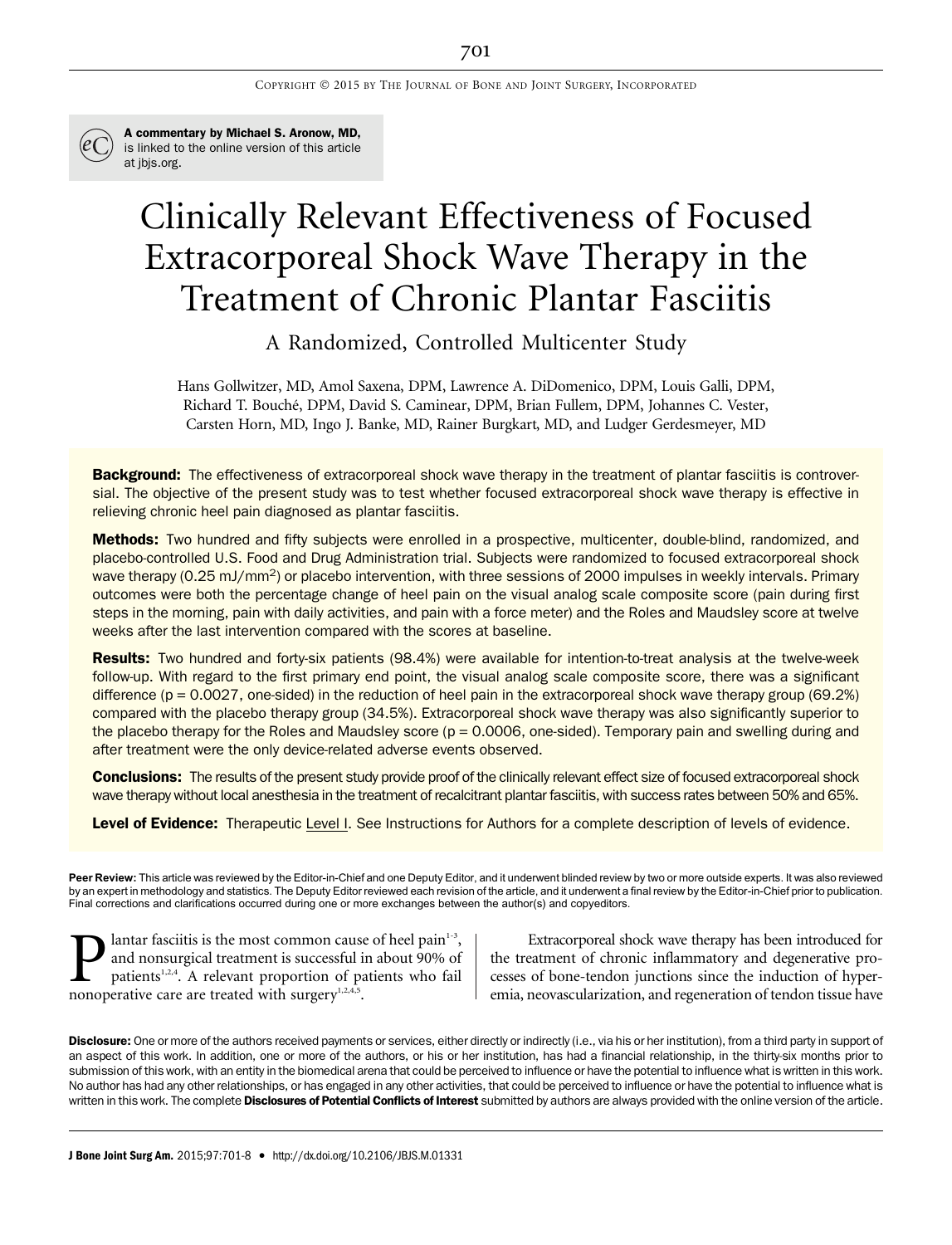EXTRACORPOREAL SHOCK WAVE THERAPY FOR PLANTAR FASCIITIS

## TABLE I Demographic and Baseline Characteristics of the Intention-to-Treat Population

|                                                   | Intention-to-Treat Population                            |                              |
|---------------------------------------------------|----------------------------------------------------------|------------------------------|
| Characteristic                                    | Extracorporeal Shock Wave<br>Therapy Group ( $N = 125$ ) | Placebo Group<br>$(N = 121)$ |
| Age $*(yr)$                                       | $50.0 \pm 11.2$                                          | $47.4 \pm 10.6$              |
| Male sex                                          | 32.0%                                                    | 27.3%                        |
| Body mass index* $(kg/m2)$                        | $28.6 \pm 6.18$                                          | $29.5 \pm 7.19$              |
| Activity <sup>+</sup>                             |                                                          |                              |
| Sedentary                                         | 7 (5.6%)                                                 | 14 (11.6%)                   |
| Active                                            | 101 (80.8%)                                              | 87 (71.9%)                   |
| Athletic                                          | 17 (13.6%)                                               | 20 (16.5%)                   |
| Heel pain duration†                               |                                                          |                              |
| Six to twelve months                              | 40 (32.0%)                                               | 37 (30.6%)                   |
| More than twelve to twenty-four months            | 38 (30.4%)                                               | 37 (30.6%)                   |
| More than twenty-four months                      | 47 (37.6%)                                               | 47 (38.8%)                   |
| VAS* (points)                                     |                                                          |                              |
| Heel pain while taking first steps in the morning | $7.9 \pm 1.55$                                           | $8.0 \pm 1.61$               |
| Heel pain while doing daily activities            | $7.9 \pm 1.55$                                           | $7.9 \pm 1.51$               |
| Heel pain after application of the F-Meter        | $9.3 \pm 1.25$                                           | $9.3 \pm 1.28$               |
| Roles and Maudsley score* (points)                | $3.6 \pm 0.49$                                           | $3.7 \pm 0.48$               |

\*The values are given as the mean and the standard deviation. †The values are given as the number of patients, with the percentage in parentheses.

been demonstrated. Established indications are calcifying tendinitis of the shoulder, Achilles tendinopathy, and chronic painful heel syndrome<sup>6-9</sup>. However, the effectiveness of extracorporeal shock wave therapy in plantar fasciitis is controversial<sup>2,5,7,10-14</sup>, and the superiority of extracorporeal shock wave therapy compared with a placebo was summarized in systematic reviews as being significant but not clinically relevant<sup>2,15</sup>. Specific treatment parameters of extracorporeal shock wave therapy are of importance for treatment success but have been neglected in systematic reviews<sup>3,7,11,12,16</sup>. First, local anesthesia has been shown to reduce efficacy<sup>17,18</sup>. Second, higher total shock wave energies have been associated with greater pain reduction<sup>7,19,20</sup>. Third, focused shock waves have demonstrated clinical superiority compared with radial shock waves<sup>21</sup>. Consequently, pooling data of more and less effective treatment protocols in systematic reviews underestimates the real effectiveness of optimized extracorporeal shock wave therapy protocols.

Clinically relevant effectiveness of extracorporeal shock wave therapy has been shown in previous studies applying high but tolerable shock wave energies to the point of maximum tenderness without local anesthesia<sup>7,8,12,22</sup>. The present study was performed to evaluate the effectiveness of an optimized treatment protocol of extracorporeal shock wave therapy in chronic plantar fasciitis.

# Materials and Methods

#### Study Design and Follow-up

This double-blind, randomized, placebo-controlled trial with parallel group design was conducted at five study centers in the United States. A total of

250 patients were randomly assigned to receive either focused extracorporeal shock wave therapy or placebo intervention. Randomization was performed with concealed allocation in permuted blocks of four to eight, stratified by treatment center, with the use of a computer-generated random list and nontransparent envelopes. Whereas the treating physician (A.S., L.A.D., L.G., R.T.B., and D.S.C.) was nonblinded, both participants and evaluating physicians were blinded to randomization. The trial was registered and was conducted as a U.S. Food and Drug Administration (FDA) approval study (Investigational Device Exemption number IDE G050236). Standardized guidelines of good clinical practices from the International Conference on Harmonisation of Technical Requirements for Registration of Pharmaceuticals for Human Use (ICH) were respected.

After three interventions of shock waves or a placebo in weekly intervals, patients were followed for twelve weeks after the last intervention (follow-up 1). At this visit, the participants' response to treatment was rated. Individuals who met the predefined criteria for treatment success at the time of follow-up 1 continued until twelve months after the last intervention (follow-up 2) to assess intermediate-term stability of treatment success. Subjects who did not show sufficient improvement discontinued the study after follow-up 1 and were not included in follow-up 2. Treatment was considered successful if there was at least 60% reduction in pain on two of three visual analog scale (VAS) scores or, alternatively, if all three of the following criteria were fulfilled: the study participant was able to work, the participant was satisfied with the treatment outcome, and no concomitant therapy to control heel pain was required.

#### Subjects

The study was approved by the FDA and the responsible independent institutional review boards. Written informed consent was obtained from all participants. Patients were recruited from the participating study sites and from communitybased referring physicians (primary care physicians, podiatrists, and orthopaedic surgeons). A total of 250 patients were randomized. The Consolidated Standards of Reporting Trials (CONSORT) diagram for the study is displayed in Figure 1.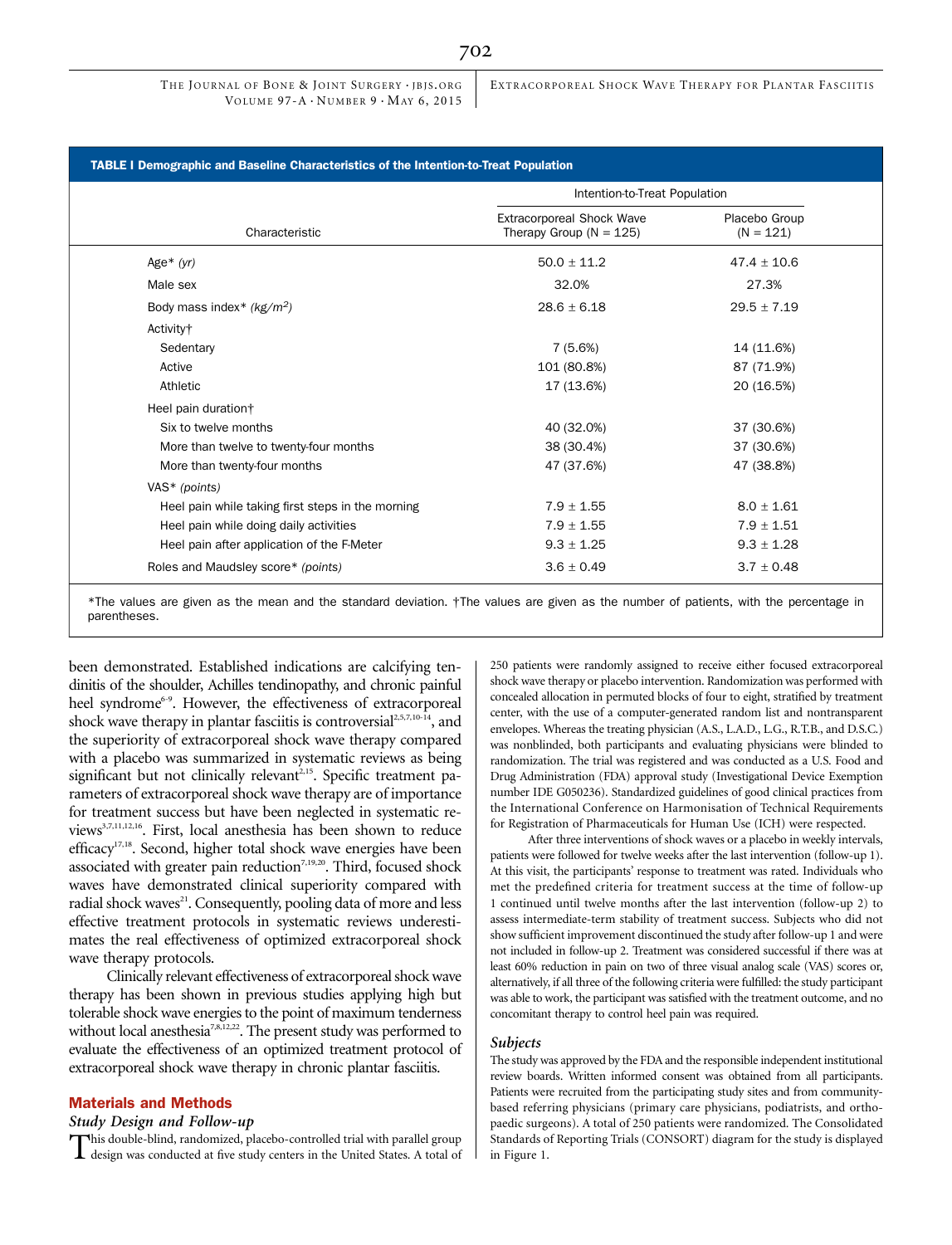

#### Fig. 1

A CONSORT diagram showing the flow of participants through the study. The safety analysis population included all patients receiving at least one treatment session. The intention-to-treat (ITT) population included all subjects who had had at least one treatment session and also at least one evaluation following the first treatment without severe deviation of entry criteria (i.e., the ITT population was the full analysis set as defined in the ICH guideline E9 [biostatistics]<sup>25</sup>). The per-protocol (PP) population also included the patients excluded from the intention-to-treat population because of protocol violations (inclusion and exclusion criteria, incomplete study treatment, or premature discontinuation). ESWT = extracorporeal shock wave therapy, and  $AE =$  adverse event.

#### Inclusion Criteria

Inclusion required a history of plantar fasciitis resistant to nonsurgical treatment for at least six months. All participants had failed at least four nonsurgical treatment modalities, including at least two nonpharmacological and at least two pharmacological treatments. Diagnosis of plantar fasciitis was made by

experienced foot and ankle specialists with more than ten years of professional experience according to the clinical practice guideline of the American College of Foot and Ankle Surgeons<sup>1</sup>. Magnetic resonance imaging (MRI), nerve conduction velocity/electromyography, or other diagnostic testing was performed if appropriate to confirm plantar fasciitis or to rule out other diagnoses.

703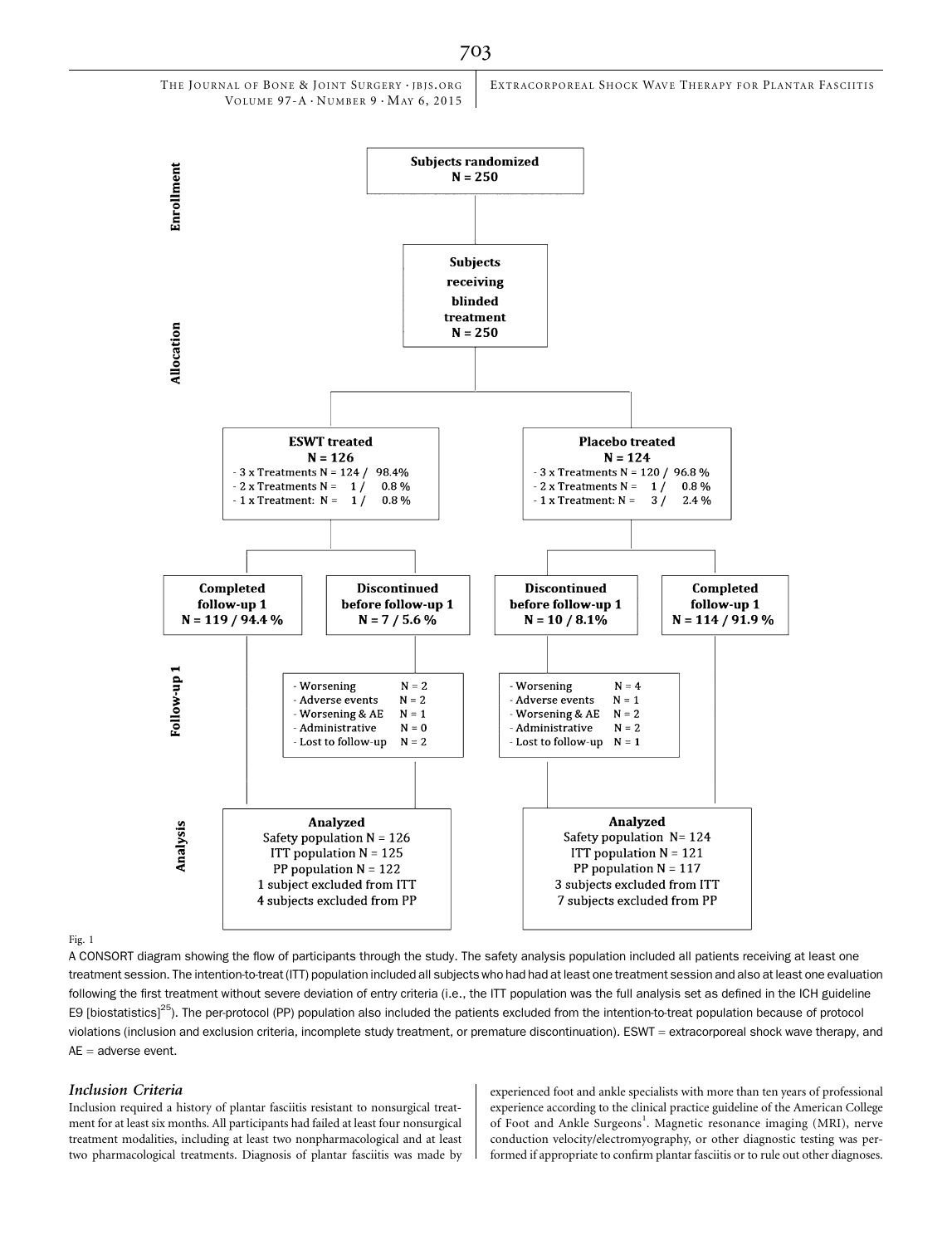THE JOURNAL OF BONE & JOINT SURGERY · JBJS.ORG VOLUME  $97-A \cdot N$ UMBER  $9 \cdot M_A$ ay 6, 2015 EXTRACORPOREAL SHOCK WAVE THERAPY FOR PLANTAR FASCIITIS

| <b>TABLE II Primary Efficacy Criteria at Twelve Weeks (Follow-up 1)</b> |                                                                 |                                      |          |                                          |  |  |  |  |  |
|-------------------------------------------------------------------------|-----------------------------------------------------------------|--------------------------------------|----------|------------------------------------------|--|--|--|--|--|
|                                                                         | Intention-to-Treat Groups                                       |                                      |          |                                          |  |  |  |  |  |
| Primary Efficacy Criteria*                                              | <b>Extracorporeal Shock Wave</b><br>Therapy Group ( $N = 124$ ) | Placebo Group ( $N = 121$ )          | P Valuet | Mann-Whitney<br>Effect Size <sup>#</sup> |  |  |  |  |  |
| Composite score for heel pain (VAS)§                                    |                                                                 |                                      | 0.0027   | 0.6026(0.5306)                           |  |  |  |  |  |
| Median change from baseline#                                            | $-69.2%$                                                        | $-34.5%$                             |          |                                          |  |  |  |  |  |
| Mean change from baseline**                                             | $-54.5\%$ ( $-61.4\%$ to $-47.7\%$ )                            | $-40.3\%$ ( $-47.5\%$ to $-33.1\%$ ) |          |                                          |  |  |  |  |  |
| Roles and Maudsley score** (points)                                     | $2.5(2.3 \text{ to } 2.7)$                                      | $2.9(2.7 \text{ to } 3.1)$           | 0.0006   | 0.6135(0.5466)                           |  |  |  |  |  |
|                                                                         |                                                                 |                                      |          |                                          |  |  |  |  |  |

\*All results have the last value carried forward to replace missing values and score correction for interfering concomitant therapy. †The p values were determined by a one-sided test for superiority with use of the Wilcoxon-Mann-Whitney test. ‡The values are given as the effect size, with the lower bound of the one-sided 97.5% confidence interval in parentheses. §The values are the sum of scores of heel pain (VAS) while taking the first steps of the day, heel pain (VAS) while doing daily activities, and heel pain (VAS) after application of the F-Meter. #The values are given as the median. \*\*The values are given as the mean, with the 95% confidence interval in parentheses.

Participants had to self-rate  $\geq$ 5 points on all three VAS scores (heel pain while taking the first steps in the morning, heel pain while doing daily activities, and heel pain while applying a standardized local pressure with the Force-Meter [F-Meter; Storz Medical, Tägerwilen, Switzerland]). Pain was measured on a 10-cm VAS in which 0 points indicated no pain and 10 points indicated excruciating pain. To be eligible, subjects must also have had a Roles and Maudsley score of fair or poor<sup>23</sup>. A minimum washout phase after preceding nonsurgical treatments was required prior to enrollment (a time gap of at least six weeks since the last corticosteroid injection; four weeks since the last local anesthetic injection, iontophoresis, ultrasound, or electromyostimulation; one week since the last nonsteroidal anti-inflammatory drugs; and two days since the last analgesics, heat, ice, massage, stretching, modification of night splinting, and orthosis). The complete list of inclusion criteria is summarized in the Appendix.

#### Exclusion Criteria

The main reasons for exclusion were active infection or history of chronic infection in the treatment area, systemic inflammatory disease, neurological or vascular insufficiencies, nerve entrapment, disturbance of coagulation, bilateral heel pain in need of medical treatment, and pregnancy. The complete list of exclusion criteria is provided in the Appendix.

#### Study Interventions

Focused shock waves were generated electromagnetically with the Duolith SD1 shock wave device (Storz Medical). The total energy flux density was increased continuously from 0.01 to 0.25 mJ/mm2 within 500 introductory impulses. Thereafter, 2000 treatment impulses with 0.25 mJ/mm2 (four impulses per second) were administered per session, and the intervention was repeated up to a total of three sessions in weekly intervals.

The placebo group received identical sham intervention with an airfilled standoff that prevented the transmission of shock waves. The placebo handpiece was identical in design, shape, and weight to ensure that there was no way for the participants to identify the placebo handpiece.

The applicator was directed to the most tender point, controlling proper placement by patient-controlled feedback, and was adjusted during treatment if necessary. No radiograph or ultrasound was used. The participants had the option to request local anesthesia.

The participants were allowed to use a standardized rescue medication throughout the study (2 g of acetaminophen per day for up to fourteen days following the last intervention; thereafter, 2 g of acetaminophen per week). No other therapies were allowed.

#### Primary Outcome Measures

One of the primary outcomes was the overall reduction of heel pain, measured by percentage change of the VAS composite score twelve weeks after the last intervention compared with the score at baseline. The heel pain composite score was defined as the sum of three single VAS scales: (1) heel pain while taking the first steps in the morning, (2) heel pain while doing daily activities, and (3) heel pain while applying a standardized local pressure with the F-Meter.

The blinded investigator (one of whom [B.F.] was an author of this study) used the F-Meter to measure pressure sensitivity at the point of maximum tenderness. The pressure level that just elicited unbearable pain (a VAS score of 10 points) was quantified by the F-Meter and was documented as an individual baseline value for each participant. At each follow-up visit, the same individual F-Meter pressure was then applied and the subject was asked to score the pain on the VAS. An increased pressure pain tolerance resulted in a decreased scoring in the VAS.

Functional improvement was measured by the Roles and Maudsley score<sup>23</sup>, which is a four-level grading scale: excellent indicates no pain, full movement, and activity; good indicates occasional discomfort, full movement, and activity; fair indicates some discomfort after prolonged activity; and poor indicates pain-limiting activities. Because we wished to maintain the overall alpha level for the study, both of the primary efficacy criteria would need to be significantly superior (one-sided  $p < 0.025$ ) to prove the superiority of the intervention. Primary outcome measures were analyzed with the last value carried forward to replace missing values and with correction for interfering analgesic therapy. Potential limitations of using percentage changes in pain VAS scales were avoided by the use of robust nonparametric statistics.

#### Secondary Outcome Measures

Secondary outcome measures included the investigator's (one of whom [B.F.] was an author of this study) global judgment of effectiveness (on a 5-point scale ranging from very good to poor), rates of success defined as at least 60% pain reduction in the single VAS scores, the overall rate of success with regard to heel pain defined as at least 60% decrease of heel pain in at least two of the three VAS measurements, the Roles and Maudsley score rate of success defined as a rating of excellent or good, and the consumption of concomitant analgesic medication (all at twelve weeks after treatment). Additionally, participants' judgment of satisfaction with therapy was assessed on a nonvalidated 7-point scale (ranging from very satisfied to very unsatisfied) at that time (follow-up 1).

Furthermore, the VAS composite score, the Roles and Maudsley score, and success rates were assessed at the time of follow-up 2 for the subpopulation that demonstrated sufficient response to treatment at the time of follow-up 1.

## Safety Criteria

All subjects with at least one intervention were included in the safety analysis population. All local tissue effects and adverse events were recorded.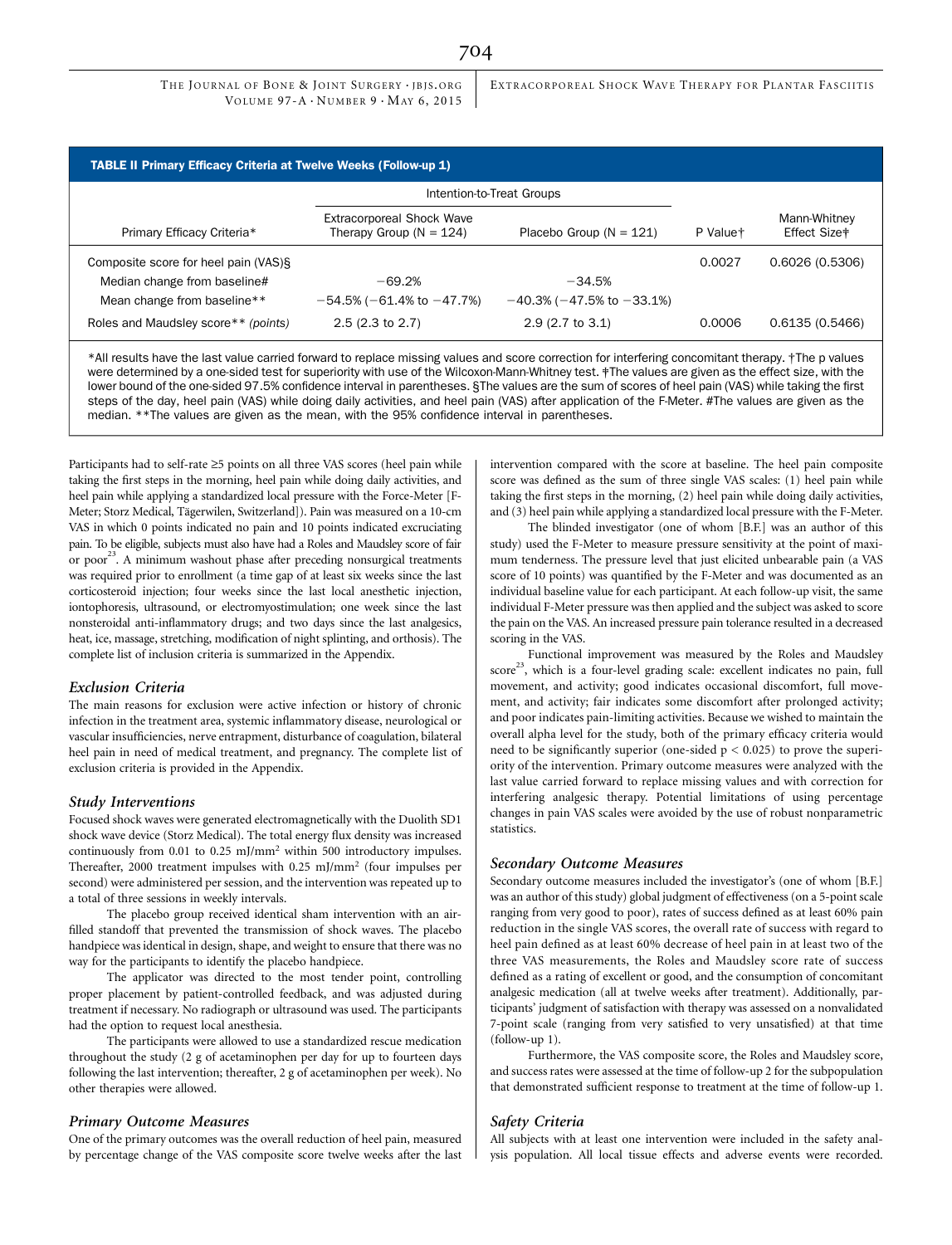EXTRACORPOREAL SHOCK WAVE THERAPY FOR PLANTAR FASCIITIS

| <b>TABLE III Secondary Efficacy Criteria at Twelve Weeks (Follow-up 1)</b>           |                                                         |                        |             |                    |                    |  |  |  |  |
|--------------------------------------------------------------------------------------|---------------------------------------------------------|------------------------|-------------|--------------------|--------------------|--|--|--|--|
|                                                                                      | Intention-to-Treat Group                                |                        |             | No. of<br>Patients |                    |  |  |  |  |
| Secondary Efficacy Criteria*                                                         | <b>Extracorporeal Shock Wave</b><br>Therapy $(N = 125)$ | Placebo† $(N = 121)$   | P Value     | Odds<br>Ratio      | Needed<br>to Treat |  |  |  |  |
| Success rate <sup>*</sup>                                                            |                                                         |                        |             |                    |                    |  |  |  |  |
| Heel pain overall§                                                                   | 54.4% (45.3% to 63.3%)                                  | 37.2% (28.6% to 46.4%) | 0.0035#     | 2.015              | 5.8                |  |  |  |  |
| Heel pain while taking first steps of<br>the day**                                   | 50.4% (41.3% to 59.5%)                                  | 36.4% (27.8% to 45.6%) | 0.0136#     | 1.778              | 7.1                |  |  |  |  |
| Heel pain during daily activity**                                                    | 49.6% (40.5% to 58.7%)                                  | 38.8% (30.1% to 48.1%) | 0.0464#     | 1.550              | 9.3                |  |  |  |  |
| Heel pain with F-Meter**                                                             | 53.6% (44.5% to 62.6%)                                  | 42.2% (33.2% to 51.5%) | 0.0380#     | 1.586              | 8.7                |  |  |  |  |
| Roles and Maudsley score † †                                                         | 60.8% (51.7% to 69.4%)                                  | 37.2% (28.6% to 46.4%) | 0.0001#     | 2.620              | 4.2                |  |  |  |  |
| Investigator's global judgment of<br>effectiveness: very good or good **             | 73.9% (88 of 119)                                       | 54.4% (62 of 114)      | 0.0110§§    |                    |                    |  |  |  |  |
| Subject's global judgment of therapy<br>satisfaction: very satisfied or satisfied ** | 47.9% (57 of 119)                                       | 33.3% (38 of 114)      | $0.0021$ §§ |                    |                    |  |  |  |  |
| Concomitant analgesic medication ###                                                 | 74.4% (65.8% to 81.8%)                                  | 71.1% (62.1% to 79.0%) | 0.7420#     | 0.846              |                    |  |  |  |  |

\*All results have the last value carried forward to replace missing values and score correction for interfering concomitant therapy. †According to the predefined criteria for response to treatment to continue the study after follow-up 1, a sufficient response was considered to be at least 60% reduction in pain on two of three VAS scores (heel pain overall success rate) or, alternatively, if all three of the following criteria were fulfilled: the study participant was able to work, the participant was satisfied with the treatment outcome, and no concomitant therapy to control heel pain was required. The response to treatment for the decision to continue until follow-up 2 was eighty-one patients (64.8%) in the extracorporeal shock wave therapy group and fifty-six patients (46.3%) in the placebo group. ‡The values are given as the mean percentage of patients, with the 95% confidence interval in parentheses. §Success was defined as a decrease of heel pain of at least 60% from baseline for at least two of three heel pain VAS measurements. #The p values of the one-sided test for superiority were determined with use of the unconditional exact Röhmel-Mansmann test. \*\*Success was defined as a decrease of heel pain of at least 60% from baseline. ††These values were the percentage of subjects with a Roles and Maudsley score of excellent or good at the time of follow-up 1. # The values are given as the percentage of patients, with the number of patients responding out of the total number of patients who completed follow-up 1 in parentheses. §§The p values of the onesided test for superiority were determined with use of the Wilcoxon-Mann-Whitney test (ordinal scale). ##This value was based on the frequency count of patients with at least one concomitant analgesic therapy during the study.

Additionally, the investigator's global judgment of tolerability was assessed on a 7-point rating scale twelve weeks after the last treatment.

## Statistical Analysis

The sample size calculation was based on the model of stochastic superiority within the Wilcoxon-Mann-Whitney test for the primary outcome measure of percentage change of the VAS composite score. The following stipulations were made: a relevant Mann-Whitney effect size of 0.64, an alpha (one-sided) of 0.025, and a beta of 0.10 (power of 90%). Because of the expected usual losses (for example, dropouts), the sample size for the study was enhanced to 125 participants per group.

To keep the multiple levels of alpha, the efficacy of the extracorporeal shock wave therapy was proven if both primary criteria of effectiveness (the VAS composite score and the Roles and Maudsley score) showed a significant result with a value of  $p < 0.025$  (one-sided).

To identify differences in effect size between the groups, the Mann-Whitney effect size with predefined benchmarks was used. In accordance with Colditz et al.<sup>24</sup>, we used benchmarks that corresponded to a Mann-Whitney effect size of 0.5 for equality (active therapy was neither better nor worse than the placebo), 0.44 or 0.56 for small inferiority or superiority, 0.36 or 0.64 for medium (clinically important) inferiority or superiority, and 0.29 for large inferiority or 0.71 for large superiority.

Primary and secondary criteria were evaluated by univariate Wilcoxon-Mann-Whitney tests. In addition, secondary criteria were combined by a multivariate directional Wilcoxon test (the Wei-Lachin procedure). Statistical analyses were performed by an independent institute (idv-Data Analysis and Study Planning, Gauting, Germany), using its REPORT, TESTIMATE, and AE-Base software programs, which is in accordance with the recommendations of the ICH E9 Biostatistics Guideline<sup>25</sup>.

## Source of Funding

The present study was conducted as an FDA-approved study. Three authors (H.G., A.S., and J.C.V.) received funding from Storz Medical. Funds were used to pay for travel expenses, consultancy in study planning, and realization. The sponsors of this study did not have any influence on subject recruitment, data collection, data analysis, or preparation of the manuscript.

## Results

# Enrollment and Treatment

A total of 250 patients were enrolled over a fifty-week period<br>and were randomly assigned to extracorporeal shock wave therapy ( $n = 126$ ) or placebo intervention ( $n = 124$ ). The flow of participants through the study is displayed in the Consolidated Standards of Reporting Trials (CONSORT) diagram (Fig. 1). Both groups showed comparable characteristics with respect to demographic variables, intensity and duration of heel pain (Table I), and previous therapies. No subject requested local anesthesia.

## Primary Outcome Measures

The primary end points of the percentage change in the VAS composite score and the Roles and Maudsley score at twelve weeks compared with the scores at baseline could be assessed in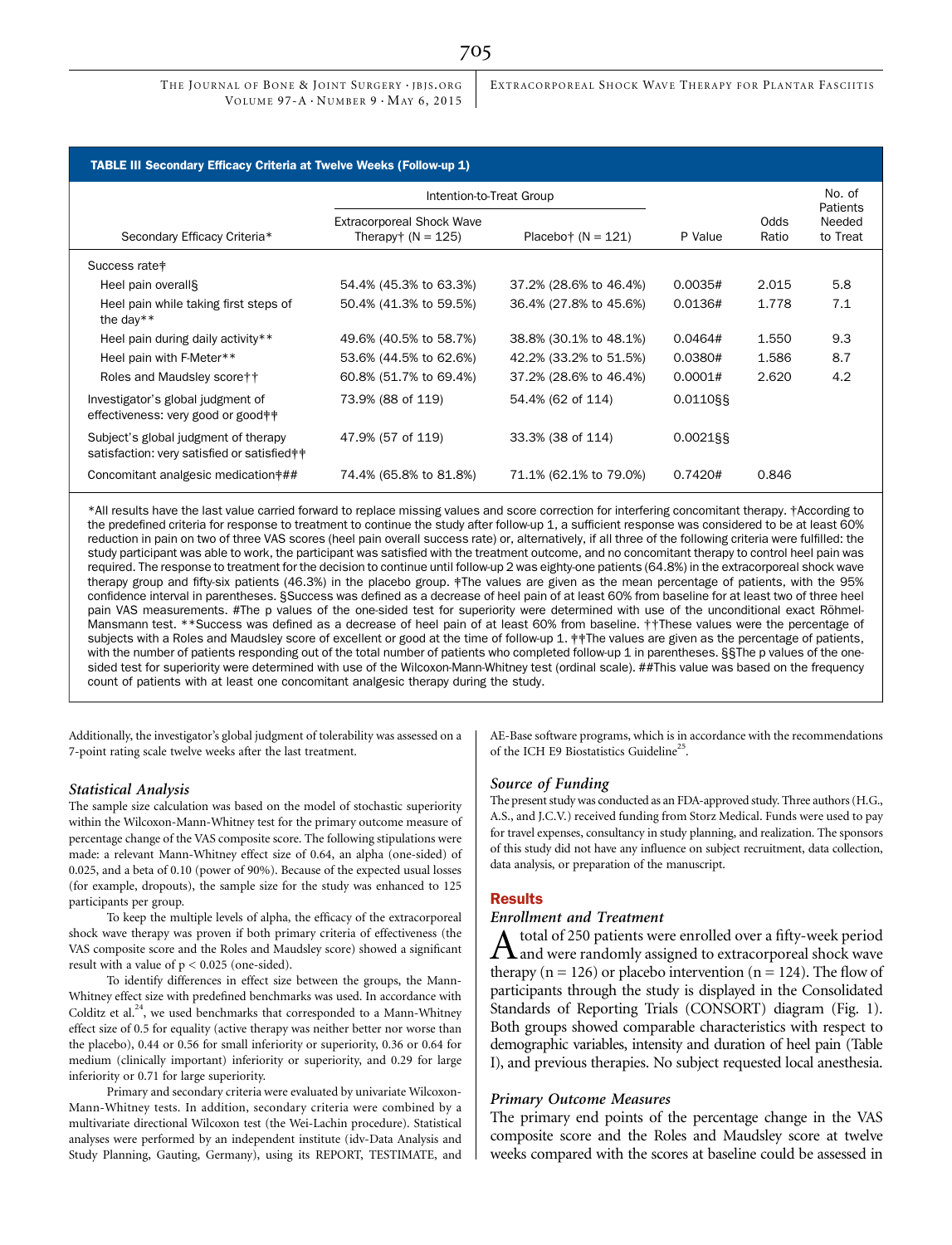EXTRACORPOREAL SHOCK WAVE THERAPY FOR PLANTAR FASCIITIS

98.4% of the enrolled subjects (Fig. 1 and Table II). All participants providing post-baseline data were included in the analysis with the last value carried forward to replace missing values and the predefined adjustment of the VAS score in cases of interfering concomitant analgesic therapy (see Appendix).

The superiority of extracorporeal shock wave therapy compared with a placebo in chronic plantar fasciitis was confirmed to be proven for both primary outcome measures. The median composite score of heel pain (VAS) was reduced by 69.2% in the extracorporeal shock wave therapy group compared with 34.5% in the control group ( $p = 0.0027$ , one-sided). Furthermore, the difference in the Roles and Maudsley score was 0.4 point in favor of extracorporeal shock wave therapy ( $p = 0.0006$ , one-sided).

## Secondary Outcome Measures

Secondary outcome measures are displayed in Table III. The combined overall result of the eight secondary criteria showed significance ( $p = 0.0015$ , one-sided) in favor of extracorporeal shock wave therapy. Five single secondary criteria showed significance: the investigator's global judgment of effectiveness ( $p =$ 0.0110), the subject's judgment of therapy satisfaction ( $p =$ 0.0021), the Roles and Maudsley success rate ( $p = 0.001$ ), the heel pain overall success rate ( $p = 0.0035$ ), and the single-VAS success rate for heel pain while taking the first steps in the morning ( $p =$ 0.0136).

To assess the stability of the results, different sensitivity analyses were performed for the primary efficacy criteria at the time of follow-up 1: a per-protocol analysis, a supportive analysis for the intention-to-treat data set without any correction for interfering analgesic therapy, a supportive sensitivity analysis for the intention-to-treat data set with correction for interfering analgesic therapy by means of the worst-rank score technique, a sensitivity analysis for the intention-to-treat data set counting all patients lost to follow-up as treatment failures, and an analysis of the data set with the data as available instead of the last value carried forward to replace missing values. All sensitivity analyses resulted in descriptively significant superiority of extracorporeal shock wave therapy compared with a placebo (all p values, <0.025). Thus, the results of the sensitivity analyses provide strong support for the results of the primary analysis (see Appendix).

One hundred and thirty-seven subjects met the criteria for treatment success at the time of follow-up 1 (sufficient response), and the rate of responders was 64.8% for the extracorporeal shock wave therapy group and 46.3% for the placebo group (Table III). Of the 137, 124 subjects continued the study in the follow-up 2 period (seventy-three subjects in the extracorporeal shock wave therapy group and fifty-one subjects in the placebo therapy group). At the time of follow-up 2, two subjects in the extracorporeal shock wave therapy group were lost to follow-up, and three subjects in the control (placebo) group discontinued early (one for an administrative reason, one for early recovery, and one for worsening with an adverse event). In the subpopulation that continued the study after follow-up 1, the percentage change of the VAS composite score from baseline increased from  $-84.0\%$  at the time of follow-up 1 to  $-96.0\%$  at the time of follow-up 2 in the extracorporeal shock wave therapy group

compared with  $-84.0\%$  at the time of follow-up 1 to  $-96.3\%$  at the time of follow-up 2 in the placebo group. The mean change of the Roles and Maudsley score from baseline increased from  $-1.7$  to  $-2.1$  in the extracorporeal shock wave therapy group compared with  $-1.6$  to  $-1.9$  in the placebo group. Furthermore, the single VAS assessments showed comparable results. Thus, the successful status of the subjects at the time of follow-up 1 continued and increased during follow-up 2, confirming stability of treatment success for at least twelve months. The results of the analyses of the per-protocol population supported these results.

## Tolerability and Safety Criteria

The tolerability of the study therapy was judged as very good or good in 89.1% (106 of 119) of the extracorporeal shock wave therapy subjects and in 91.2% (104 of 114) of the placebo subjects at twelve weeks. All 250 randomized subjects received at least one treatment and were included in the safety analysis population (Fig. 1). One hundred and one adverse events occurred prior to follow-up 1. A total of seventy-seven adverse events were found in forty-three patients in the extracorporeal shock wave therapy group. In the placebo group, twenty-four adverse events were seen in seventeen subjects. The preponderance of adverse events in the extracorporeal shock wave therapy group was due to known minor untoward effects of treatment (pain and/or discomfort during treatment, pain after treatment, and swelling); there were sixty-five such adverse events in thirty-four of 126 subjects in the extracorporeal shock wave therapy group and eleven such adverse events in seven of 124 subjects in the placebo group, with a rate difference of 21.4%). There were no other device-related adverse events and no group differences regarding the remaining adverse events that have been considered to not be related to treatment (twelve events in eleven subjects in the extracorporeal shock wave therapy group and thirteen events in eleven subjects in the placebo group).

## **Discussion**

 $\sum$ xtracorporeal shock wave therapy for plantar fasciitis has<br>been investigated in multiple randomized controlled trials, providing evidence of effectiveness and safety<sup>7,12,18,19,22,26</sup>. However, previous studies on extracorporeal shock wave therapy also demonstrated a significant influence of treatment protocols on outcome<sup>17,18,20,21</sup>. Double-blind randomized controlled trials directing shock waves to anatomical landmarks rather than to the point of greatest tenderness, using lower energy levels or using local analgesia, failed to show superiority of extracorporeal shock wave therapy over a placebo $11,13,14$ . A randomized controlled trial has demonstrated that local anesthesia significantly reduces the effectiveness of extracorporeal shock wave therapy<sup>18</sup>, which may be explained by the inhibition of hyperstimulation, modification of the gate-control mechanism, and modification of pain mediators<sup>3,13,16,27,28</sup>. Because effectiveness of extracorporeal shock wave therapy is dependent on treatment parameters, pooling of data in systematic reviews is inadequate. Effectiveness should be analyzed individually for specific devices and treatment protocols.

At the primary end point, 98.4% of subjects were available for analyses, and all sensitivity analyses supported the final results.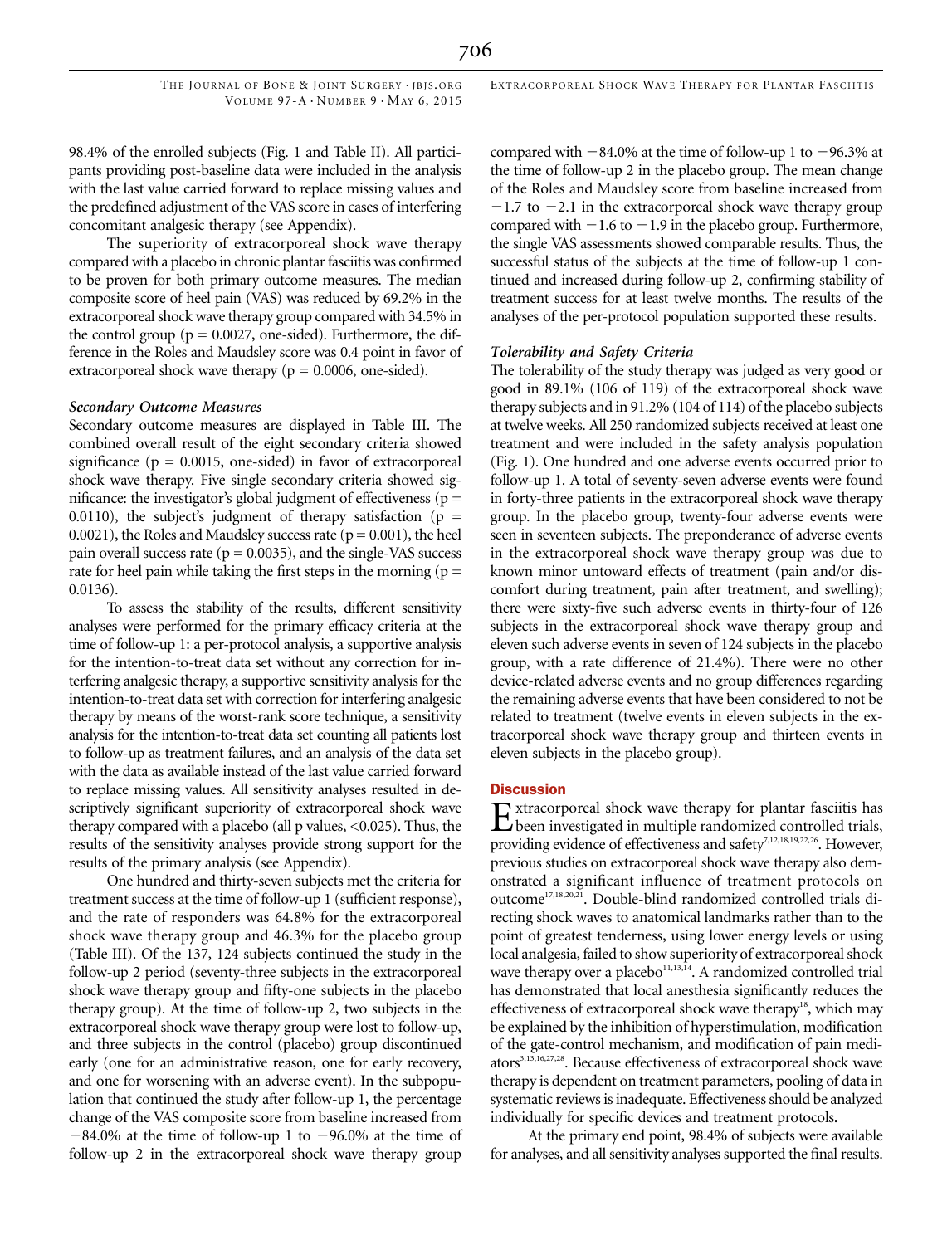THE JOURNAL OF BONE & JOINT SURGERY · JBJS.ORG VOLUME  $97-A \cdot N$ UMBER  $9 \cdot$ MAY 6, 2015

The present study confirmed both significant and clinically relevant<sup>29</sup> superiority of extracorporeal shock wave therapy compared with the placebo, with a between-group difference of nearly 35% pain reduction. The relevant superiority of extracorporeal shock wave therapy was strongly supported by sensitivity analyses as well as secondary outcome measures. The rate of responders who continued the study after the twelve-week follow-up was 64.8% in the extracorporeal shock wave therapy group compared with 46.3% in the placebo group. Although a relevant number of participants did not reach the criteria for success, a clinically relevant superiority of extracorporeal shock wave therapy compared with the placebo was demonstrated; for example, the Roles and Maudsley success rate was 60.8% for the extracorporeal shock wave therapy group compared with 37.2% for the placebo group. Furthermore, the assessment of treatment responders demonstrated stability of treatment success for at least one year; the study design did not follow the nonresponders of both groups after the twelve-week follow-up.

Finally, the mean VAS score improvement of >30% in the placebo group confirms the power of the placebo effect in pain studies<sup>1-4,7,8,12,15,22</sup> and emphasizes the effectiveness of blinding in the present study.

In conclusion, focused extracorporeal shock wave therapy applied in weekly interventions (totaling  $3 \times 2000$  impulses, 0.25 mJ/mm2 ) without local analgesia demonstrated relevant clinical effectiveness in the treatment of chronic plantar fasciitis.

## Appendix

 $(\widehat{eA})$  Tables showing inclusion and exclusion criteria, time gaps and correction methods for interfering concomitant analgesic therapy, and results of the sensitivity analyses regarding the a priori-ordered primary efficacy criteria are available with the online version of this article as a data supplement at [jbjs.org.](http://jbjs.org)  $\blacksquare$ 

Hans Gollwitzer, MD Ingo J. Banke, MD Rainer Burgkart, MD Clinic of Orthopedics and Sports Orthopedics, Klinikum Rechts der Isar, Technische Universität München, Ismaninger Strasse 22,

EXTRACORPOREAL SHOCK WAVE THERAPY FOR PLANTAR FASCIITIS

81675 Munich, Germany. E-mail address for H. Gollwitzer: info@drgollwitzer.de

Amol Saxena, DPM Palo Alto Medical Foundation, 795 El Camino Real, Palo Alto, CA 94301

Lawrence A. DiDomenico, DPM Regional Referral Center, Northside Medical Center, 500 Gypsy Lane, Youngstown, OH 44505

Louis Galli, DPM Advanced Footcare Specialists, 25 Central Park West, Suite 1R, New York, NY 10023

Richard T. Bouché, DPM The Sports Medicine Clinic, 10330 Meridian Avenue North, Suite 300, Seattle, WA 98133

David S. Caminear, DPM Connecticut Orthopaedic Specialists, 2408 Whitney Avenue, Hamden, CT 06518

Brian Fullem, DPM Elite Sports Podiatry, 1700 North McMullen Booth Road, Suite C-2, Clearwater, FL 33759

Johannes C. Vester Biometrics in Medicine, idv-Data Analysis and Study Planning, Wessobrunner Strasse 6, 82131 Gauting, Germany

Carsten Horn, MD Unfallchirurgie und Orthopadie, ¨ Klinikum Dachau, Krankenhausstrasse 15, 85221 Dachau, Germany

Ludger Gerdesmeyer, MD Klinik für Orthopädie und Unfallchirurgie, Universitatsklinikum Schleswig Holstein, ¨ Arnold Heller Strasse, 24105 Kiel, Germany

#### References

1. Thomas JL, Christensen JC, Kravitz SR, Mendicino RW, Schuberth JM, Vanore JV, Weil LS Sr, Zlotoff HJ, Bouché R, Baker J; American College of Foot and Ankle Surgeons Heel Pain Committee. The diagnosis and treatment of heel pain: a clinical practice guideline-revision 2010. J Foot Ankle Surg. 2010 May-Jun;49(3)(Suppl):S1-19. 2. Buchbinder R. Clinical practice. Plantar fasciitis. N Engl J Med. 2004 May 20; 350(21):2159-66.

3. Rompe JD, Buch M, Gerdesmeyer L, Haake M, Loew M, Maier M, Heine J. [Musculoskeletal shock wave therapy—current database of clinical research]. Z Orthop Ihre Grenzgeb. 2002 May-Jun;140(3):267-74. German.

4. Atkins D, Crawford F, Edwards J, Lambert M. A systematic review of treatments for the painful heel. Rheumatology (Oxford). 1999 Oct;38(10):968-73.

5. Crawford F, Thomson C. Interventions for treating plantar heel pain. Cochrane Database Syst Rev. 2003;(3):CD000416.

6. Gerdesmeyer L, Wagenpfeil S, Haake M, Maier M, Loew M, Wörtler K, Lampe R, Seil R, Handle G, Gassel S, Rompe JD. Extracorporeal shock wave therapy for the treatment of chronic calcifying tendonitis of the rotator cuff: a randomized controlled trial. JAMA. 2003 Nov 19;290(19):2573-80.

7. Malay DS, Pressman MM, Assili A, Kline JT, York S, Buren B, Heyman ER, Borowsky P, LeMay C. Extracorporeal shockwave therapy versus placebo for the treatment of chronic proximal plantar fasciitis: results of a randomized, placebo-controlled, double-blinded, multicenter intervention trial. J Foot Ankle Surg. 2006 Jul-Aug; 45(4):196-210.

# 707